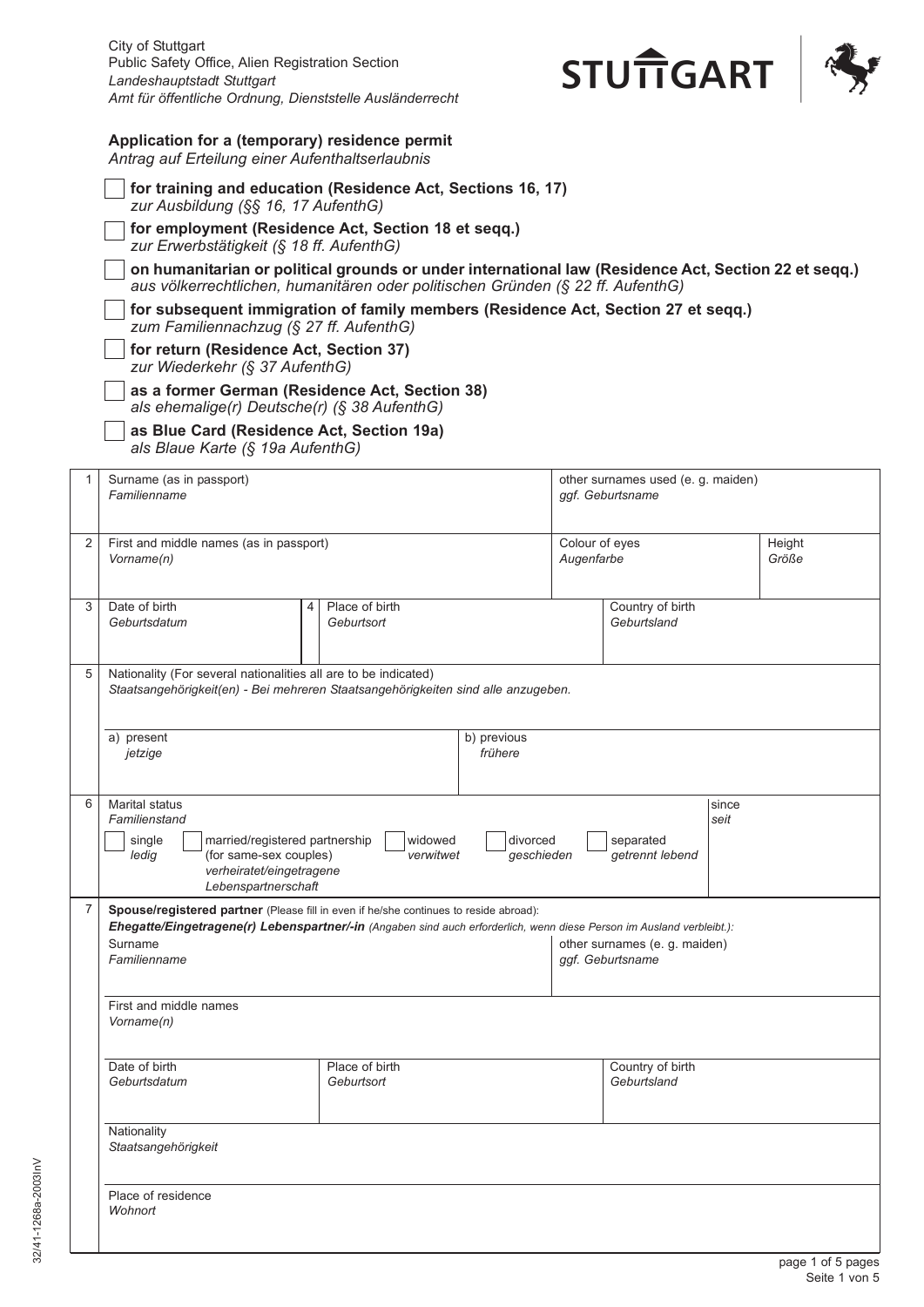|                      | Surname<br>Familienname                                                                                                                                                                                                            | First and middle<br>names<br>Vorname(n) | male<br>männlich | female<br>weiblich | Date and place of birth<br>Geburtsdatum und -ort |                                      | Nationality<br>Staatsangehörigk. | Place of residence<br>Wohnort |
|----------------------|------------------------------------------------------------------------------------------------------------------------------------------------------------------------------------------------------------------------------------|-----------------------------------------|------------------|--------------------|--------------------------------------------------|--------------------------------------|----------------------------------|-------------------------------|
|                      |                                                                                                                                                                                                                                    |                                         |                  |                    |                                                  |                                      |                                  |                               |
|                      |                                                                                                                                                                                                                                    |                                         |                  |                    |                                                  |                                      |                                  |                               |
|                      |                                                                                                                                                                                                                                    |                                         |                  |                    |                                                  |                                      |                                  |                               |
|                      |                                                                                                                                                                                                                                    |                                         |                  |                    |                                                  |                                      |                                  |                               |
|                      |                                                                                                                                                                                                                                    |                                         |                  |                    |                                                  |                                      |                                  |                               |
|                      |                                                                                                                                                                                                                                    |                                         |                  |                    |                                                  |                                      |                                  |                               |
|                      |                                                                                                                                                                                                                                    |                                         |                  |                    |                                                  |                                      |                                  |                               |
|                      |                                                                                                                                                                                                                                    |                                         |                  |                    |                                                  | Vorname(n)                           |                                  |                               |
|                      | Applicant's mother (Please fill in even if she continues to reside abroad):<br>Mutter des Antragstellers/der Antragstellerin (Angaben sind auch erforderlich, wenn diese Person im Ausland verbleibt.):<br>Surname<br>Familienname |                                         |                  |                    |                                                  | Geburtsname                          | other surnames used (maiden)     |                               |
|                      | First and middle names<br>Vorname(n)                                                                                                                                                                                               |                                         |                  |                    |                                                  |                                      |                                  |                               |
|                      | Passport or other travel document (exact description)<br>Pass oder sonstiger Reiseausweis (genaue Bezeichnung)                                                                                                                     |                                         |                  |                    |                                                  |                                      |                                  |                               |
|                      | no.<br>Nr.                                                                                                                                                                                                                         |                                         |                  |                    |                                                  | <b>Expiration date</b><br>gültig bis |                                  |                               |
|                      | issued by<br>ausgestellt von                                                                                                                                                                                                       |                                         |                  |                    |                                                  | Date of issue<br>ausgestellt am      |                                  |                               |
|                      | Home address (include apartment number, street, city, state or province, postal zone and country)<br>Heimatadresse                                                                                                                 |                                         |                  |                    |                                                  |                                      |                                  |                               |
| 10<br>11<br>12<br>13 | Date of entry into the Federal Republic of Germany (if applicable)<br>Eingereist am (falls zutreffend)                                                                                                                             |                                         |                  |                    |                                                  |                                      | with visa<br>mit Visum           |                               |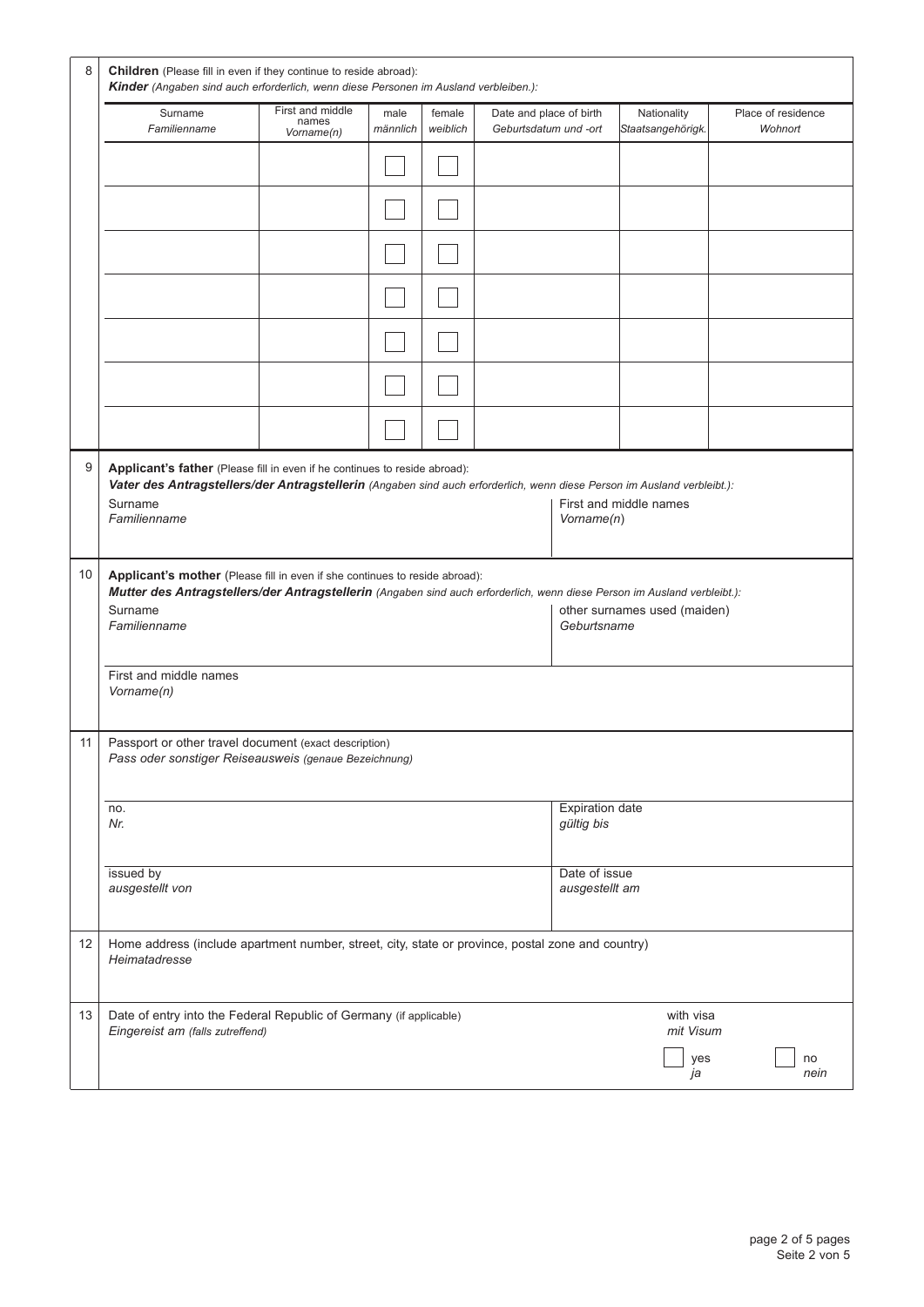| 14 | Have you ever been in Germany?                                                                                                                                                                                               |                                                                                |                               |           |  |
|----|------------------------------------------------------------------------------------------------------------------------------------------------------------------------------------------------------------------------------|--------------------------------------------------------------------------------|-------------------------------|-----------|--|
|    | Haben Sie sich bereits früher in Deutschland aufgehalten?                                                                                                                                                                    |                                                                                |                               |           |  |
|    | since birth<br>yes<br>no                                                                                                                                                                                                     |                                                                                |                               |           |  |
|    | seit Geburt<br>nein<br>ja                                                                                                                                                                                                    |                                                                                |                               |           |  |
|    | If YES, when, for how long and where:<br>Wenn ja, Angabe der Zeiten und Wohnorte:                                                                                                                                            |                                                                                |                               |           |  |
|    | from<br>von                                                                                                                                                                                                                  | to<br>bis                                                                      | in<br>in                      |           |  |
|    |                                                                                                                                                                                                                              |                                                                                |                               |           |  |
|    |                                                                                                                                                                                                                              |                                                                                |                               |           |  |
|    |                                                                                                                                                                                                                              |                                                                                |                               |           |  |
|    |                                                                                                                                                                                                                              |                                                                                |                               |           |  |
|    |                                                                                                                                                                                                                              |                                                                                |                               |           |  |
| 15 | At what address will you stay in Germany?                                                                                                                                                                                    |                                                                                |                               |           |  |
|    |                                                                                                                                                                                                                              | Vorgesehener Aufenthaltsort (ggf. Anschrift) in der Bundesrepublik Deutschland |                               |           |  |
|    |                                                                                                                                                                                                                              |                                                                                |                               |           |  |
| 16 | Moved there on (not applicable outside Germany)<br>Zugezogen am (Ausfüllung entfällt im Ausland.)                                                                                                                            | from<br>von                                                                    |                               |           |  |
|    |                                                                                                                                                                                                                              |                                                                                |                               |           |  |
| 17 | Is permanent residence outside the Federal Republic of Germany being retained and if so, where?                                                                                                                              |                                                                                |                               |           |  |
|    | Wird ständiger Wohnort außerhalb der Bundesrepublik Deutschland beibehalten und ggf. wo?                                                                                                                                     |                                                                                |                               |           |  |
|    | yes<br>no                                                                                                                                                                                                                    |                                                                                |                               |           |  |
|    | nein<br>ja                                                                                                                                                                                                                   |                                                                                |                               |           |  |
|    |                                                                                                                                                                                                                              |                                                                                |                               |           |  |
| 18 | Are members of your family traveling with you? (if applicable)                                                                                                                                                               |                                                                                |                               |           |  |
|    | Sollen Familienangehörige mit einreisen? (falls zutreffend)                                                                                                                                                                  |                                                                                |                               |           |  |
|    | yes<br>no<br>nein<br>ja<br>If YES, indicate names and relationships of persons traveling with you.<br>Wenn ja, welche?                                                                                                       |                                                                                |                               |           |  |
|    |                                                                                                                                                                                                                              |                                                                                |                               |           |  |
|    |                                                                                                                                                                                                                              |                                                                                |                               |           |  |
|    |                                                                                                                                                                                                                              |                                                                                |                               |           |  |
|    |                                                                                                                                                                                                                              |                                                                                |                               |           |  |
|    |                                                                                                                                                                                                                              |                                                                                |                               |           |  |
| 19 | Accommodation<br>Wie sind Sie wohnungsmäßig untergebracht?                                                                                                                                                                   |                                                                                |                               |           |  |
|    | single room                                                                                                                                                                                                                  | collective accommodation                                                       | apartment with                | room(s)   |  |
|    | Einzelzimmer                                                                                                                                                                                                                 | Sammelunterkunft                                                               | Wohnung mit                   | Zimmer(n) |  |
| 20 | Purpose of residence in the Federal Republic of Germany (only in case of intended training/education and/or employment)<br>Zweck des Aufenthalts in der Bundesrepublik Deutschland (nur bei Ausbildung und Erwerbstätigkeit) |                                                                                |                               |           |  |
|    | language course<br>Sprachkurs                                                                                                                                                                                                | university studies<br><b>Studium</b>                                           | employment<br>Arbeitsaufnahme |           |  |
|    | contract for work and services<br>Werkvertrag                                                                                                                                                                                | au-pair<br>Au-pair                                                             | other<br>Sonstiges            |           |  |
|    | Please specify:                                                                                                                                                                                                              |                                                                                |                               |           |  |
|    | genauere Angaben:                                                                                                                                                                                                            |                                                                                |                               |           |  |
|    |                                                                                                                                                                                                                              |                                                                                |                               |           |  |
|    |                                                                                                                                                                                                                              |                                                                                |                               |           |  |
|    |                                                                                                                                                                                                                              |                                                                                |                               |           |  |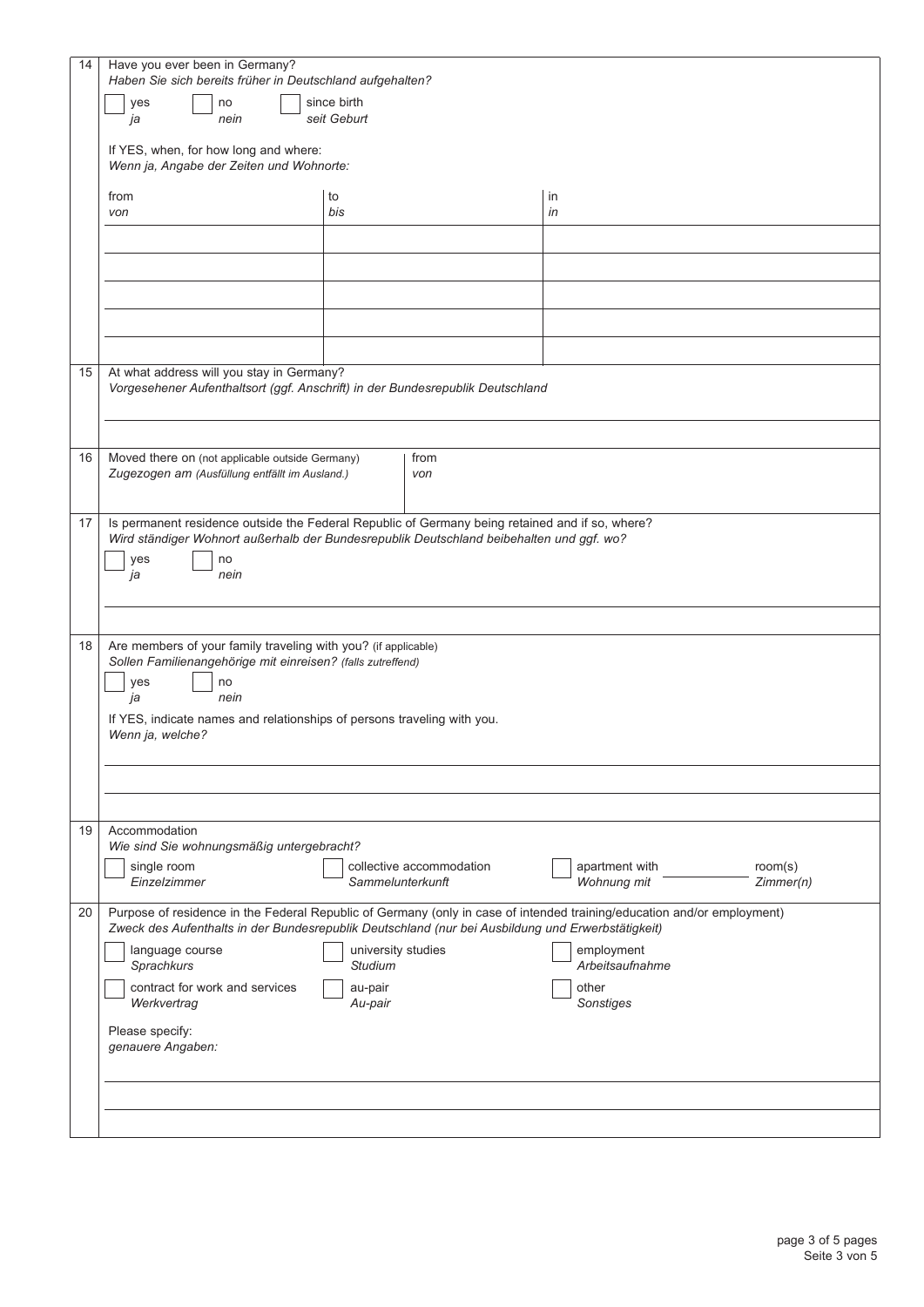| 21 | Name and address of employer/training or education centre<br>Name und Anschrift des Arbeitgebers/der Ausbildungsstätte                                                                                                                                                                                                                                                                                                               |               |  |  |  |  |
|----|--------------------------------------------------------------------------------------------------------------------------------------------------------------------------------------------------------------------------------------------------------------------------------------------------------------------------------------------------------------------------------------------------------------------------------------|---------------|--|--|--|--|
| 22 | How long are you planning to remain in Germany?<br>Beabsichtigte Dauer des Aufenthalts in der Bundesrepublik Deutschland                                                                                                                                                                                                                                                                                                             |               |  |  |  |  |
|    | from<br>to<br>bis<br>vom                                                                                                                                                                                                                                                                                                                                                                                                             |               |  |  |  |  |
| 23 | How do you intend to support yourself?                                                                                                                                                                                                                                                                                                                                                                                               |               |  |  |  |  |
|    | Aus welchen Mitteln wird der Lebensunterhalt bestritten?                                                                                                                                                                                                                                                                                                                                                                             |               |  |  |  |  |
|    |                                                                                                                                                                                                                                                                                                                                                                                                                                      |               |  |  |  |  |
| 24 | Have you been convicted for any offence or crime?<br>Sind Sie vorbestraft?                                                                                                                                                                                                                                                                                                                                                           |               |  |  |  |  |
|    | yes<br>no<br>nein<br>ja                                                                                                                                                                                                                                                                                                                                                                                                              |               |  |  |  |  |
|    |                                                                                                                                                                                                                                                                                                                                                                                                                                      |               |  |  |  |  |
|    | a) In Germany, when and where?<br>In Deutschland, wann und wo?                                                                                                                                                                                                                                                                                                                                                                       |               |  |  |  |  |
|    |                                                                                                                                                                                                                                                                                                                                                                                                                                      |               |  |  |  |  |
|    |                                                                                                                                                                                                                                                                                                                                                                                                                                      |               |  |  |  |  |
|    | Reason for conviction<br><b>Grund der Strafe</b>                                                                                                                                                                                                                                                                                                                                                                                     |               |  |  |  |  |
|    | What was the punishment?                                                                                                                                                                                                                                                                                                                                                                                                             |               |  |  |  |  |
|    |                                                                                                                                                                                                                                                                                                                                                                                                                                      |               |  |  |  |  |
|    | Art und Höhe der Strafe                                                                                                                                                                                                                                                                                                                                                                                                              |               |  |  |  |  |
|    |                                                                                                                                                                                                                                                                                                                                                                                                                                      |               |  |  |  |  |
|    | b) Outside Germany, when and where?<br>Im Ausland, wann und wo?                                                                                                                                                                                                                                                                                                                                                                      |               |  |  |  |  |
|    | Reason for conviction<br><b>Grund der Strafe</b><br>What was the punishment?<br>Art und Höhe der Strafe                                                                                                                                                                                                                                                                                                                              |               |  |  |  |  |
|    |                                                                                                                                                                                                                                                                                                                                                                                                                                      |               |  |  |  |  |
|    |                                                                                                                                                                                                                                                                                                                                                                                                                                      |               |  |  |  |  |
|    |                                                                                                                                                                                                                                                                                                                                                                                                                                      |               |  |  |  |  |
|    |                                                                                                                                                                                                                                                                                                                                                                                                                                      |               |  |  |  |  |
|    |                                                                                                                                                                                                                                                                                                                                                                                                                                      |               |  |  |  |  |
| 25 | Have you ever been the subject of expulsion or deportation from the Federal Republic of Germany or have you ever been denied a<br>residence title or have you ever been refused entry into the Federal Republic of Germany?<br>Sind Sie in der Bundesrepublik Deutschland ausgewiesen oder abgeschoben oder ist ein Antrag auf Aufenthaltstitel abgelehnt<br>oder eine Einreise in die Bundesrepublik Deutschland verweigert worden? |               |  |  |  |  |
|    | yes<br>no<br>nein<br>ja                                                                                                                                                                                                                                                                                                                                                                                                              |               |  |  |  |  |
|    | When?<br>Wann?                                                                                                                                                                                                                                                                                                                                                                                                                       | Where?<br>Wo? |  |  |  |  |
|    |                                                                                                                                                                                                                                                                                                                                                                                                                                      |               |  |  |  |  |
|    |                                                                                                                                                                                                                                                                                                                                                                                                                                      |               |  |  |  |  |